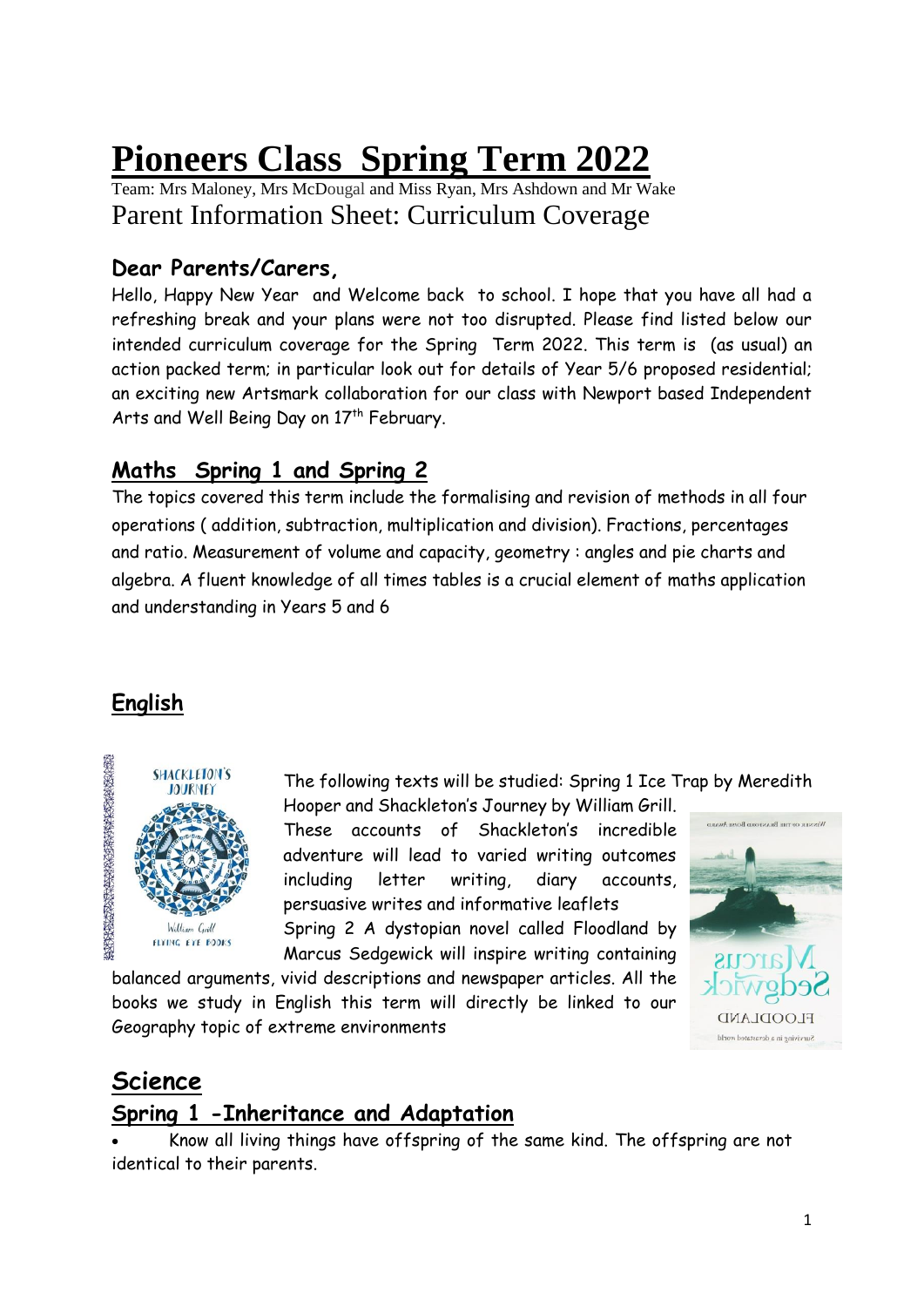- Understand plants and animals have characteristics that make them suited to their environment.
- Know environmental changes will mean some variations may not suit the new environment and will die. If it changes slowly, animals and plants with variations that are best suited survive and reproduce.
- Understand what evolution means.
- Fossils give us evidence of what lived on the Earth millions of years ago scientists such as Darwin and Wallace observed how living things adapt to different environments.

# **Spring 2-Properties and Changes To Materials**

- Materials have different uses depending on their properties and state (liquids solid, gas). Properties include hardness, transparency, electrical and thermal conductivity and attraction to magnets.
- Some materials will dissolve in a liquid and form a solution while others are insoluble and form sediment.
- Mixtures can be separated by filtering, sieving and evaporation.
- Some changes to materials such as dissolving, mixing and changes of state are reversible, but some changes such as burning wood, rusting and mixing vinegar with bicarbonate of soda result in the formation of new materials, and these are not reversible.

## **Geography Extreme Environments**

This is a geography rich term which will see the children studying the world and it's biomes. Within this the children will be learning about lines of latitude and longitude including the Equator, Tropic of Cancer , Tropic of Capricorn and the Greenwich Meridian. We will study the characteristics of extreme environments particularly focussing on Antarctica ; its characteristic landscapes and the adaptations of its animals.

In Spring 2 our attention turns to the Extreme environments caused by earthquakes and volcanoes. Throughout our geographical studies we will be improving our locational knowledge as well as compass direction and map referencing.

## Computing

Spring - 1 We are artists –using ICT to fuse geometry and art Spring 2 We are web developers – creating a website about cyber safety



## RE

Spring 1 – The Golden Rule

In Humanism as in many other world religions there is a belief in the Golden Rule . The children will